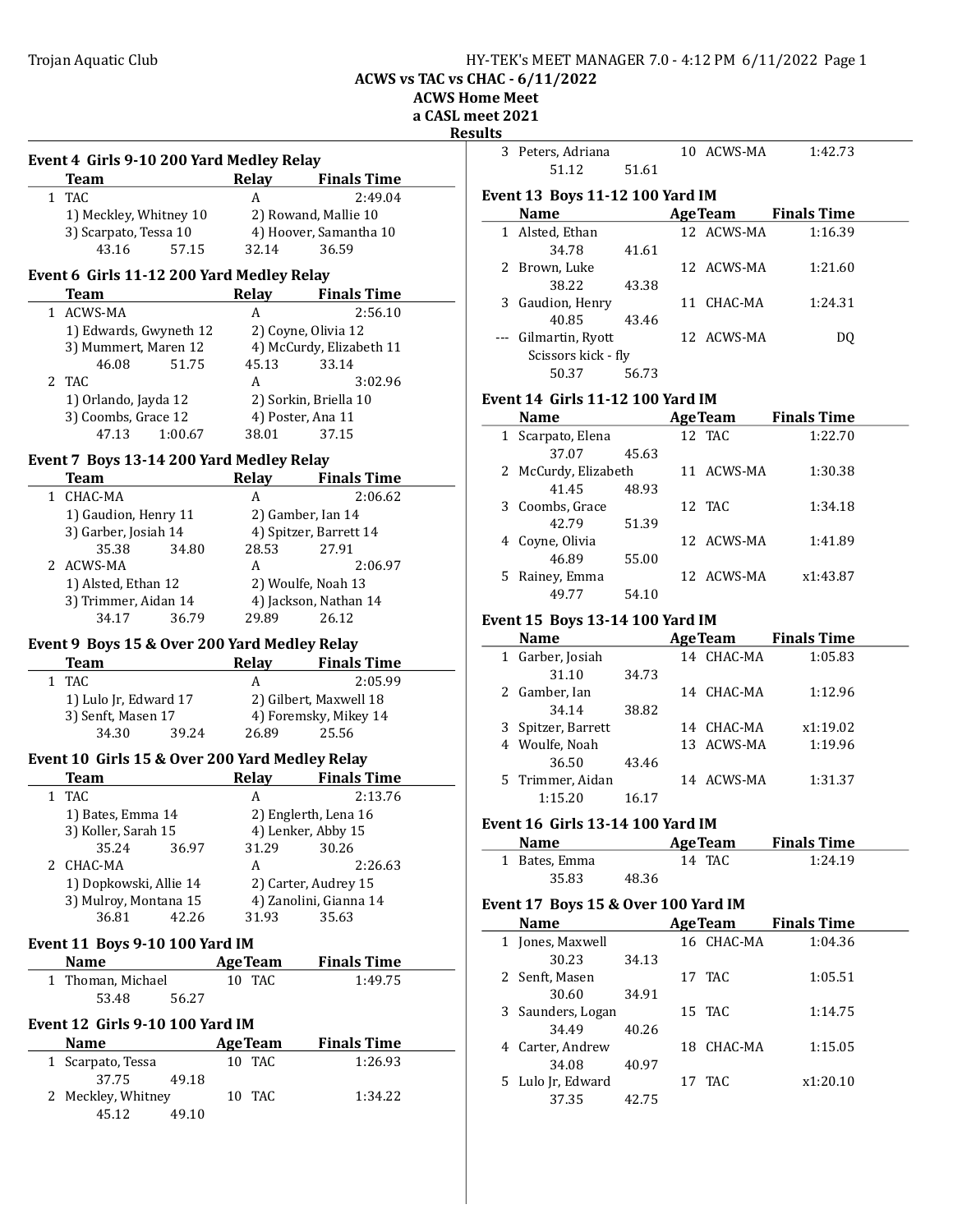Event 18 Girls 15 & Over 100 Yard IM

Name Age Team Finals Time 1 Koller, Sarah 15 TAC 1:10.43

# Trojan Aquatic Club **HY-TEK's MEET MANAGER 7.0 - 4:12 PM 6/11/2022** Page 2

ACWS vs TAC vs CHAC - 6/11/2022

ACWS Home Meet a CASL meet 2021

 $\frac{1}{2}$ 

**Results** 

| 34.58<br>35.85                                |    |                        |                            | 2 N                              |
|-----------------------------------------------|----|------------------------|----------------------------|----------------------------------|
| 2 Mulroy, Montana                             |    | 15 CHAC-MA             | 1:15.65                    | 3<br>$\mathcal{L}$               |
| 34.31<br>41.34                                |    |                        |                            | $\overline{F}$<br>$\overline{4}$ |
| 3 Englerth, Lena                              |    | 16 TAC                 | 1:19.40                    | 5<br>- 0                         |
| 37.66<br>41.74                                |    |                        |                            | 6 I                              |
|                                               |    |                        |                            |                                  |
| Event 19 Boys 8 & Under 25 Yard Freestyle     |    |                        |                            | Event                            |
| Name                                          |    |                        | <b>AgeTeam</b> Finals Time | ľ                                |
| 1 Lenda, Andrew                               |    | 8 ACWS-MA<br>8 CHAC-MA | 17.09<br>22.64             | $\mathbf{1}$<br>$\epsilon$       |
| 2 Garber, Quincy                              |    | 8 TAC                  |                            | 2 F                              |
| 3 Brocka, Logan<br>4 Miller, Kyrie            |    | 6 ACWS-MA              | 23.60<br>25.86             | 3<br>$\mathbf{J}$                |
| 5 Rowand, Miller                              |    | 7 TAC                  | 30.44                      | 4<br>$\mathbf{I}$                |
| 6 Lepley, Robert                              |    | 8 CHAC-MA              | 31.98                      | 5 <sub>h</sub>                   |
| 7 Lenda, Alexander                            |    | 5 ACWS-MA              | x32.78                     | 6 J                              |
| 8 Dursunian, Max                              |    | 5 TAC                  | x34.64                     | Event                            |
| 9 Burton, Christian                           |    | 5 CHAC-MA              | x52.34                     | ľ                                |
| --- Weisinger, Reid                           |    | 8 CHAC-MA              | X24.89                     | 17                               |
| --- Hyams, Matthew                            |    | 7 CHAC-MA              | X41.87                     |                                  |
|                                               |    |                        |                            | Event                            |
| Event 20 Girls 8 & Under 25 Yard Freestyle    |    |                        |                            | ľ                                |
| <b>Name</b>                                   |    |                        | AgeTeam Finals Time        | 1 <sup>5</sup><br>2S             |
| 1 Harrell, Camilla                            |    | 8 TAC                  | 20.16                      |                                  |
| 2 Barnes, Raina                               |    | 8 CHAC-MA              | 25.23                      | 3f                               |
| 3 Lehman, Cassidy                             |    | 8 ACWS-MA              | 30.28                      | 4 <sub>1</sub>                   |
| 4 Keene, Collins                              |    | 6 CHAC-MA              | 34.80                      | --- E                            |
| 5 Diehl, Nora                                 |    | 7 CHAC-MA              | x35.00                     | Event                            |
| 6 Youcheff, Eleanor                           |    | 8 TAC                  | 35.97                      | ľ                                |
| 7 Brocka, Adeline                             |    | 5 TAC                  | x48.54                     | 1 F                              |
| --- Keefer, Emmalynn                          |    | 7 CHAC-MA              | X38.90                     | 2 <sub>1</sub>                   |
| Event 21 Boys 9-10 50 Yard Freestyle          |    |                        |                            | 3 <sub>1</sub>                   |
| Name                                          |    | <b>AgeTeam</b>         | <b>Finals Time</b>         | Event                            |
| 1 Wilt, Eli                                   |    | 10 TAC                 | 45.27                      |                                  |
| 2 Burton, Jackson                             |    | 9 CHAC-MA              | 51.88                      | ľ<br>1 <sup>h</sup>              |
| 3 Diehl, Scott                                |    | 9 CHAC-MA              | 56.17                      | 2 E                              |
| 4 Prendergast, Samuel                         |    | 9 CHAC-MA              | x1:02.93                   | 3 <sup>1</sup>                   |
| --- Smith, Sorne                              |    | 9 CHAC-MA              | X44.54                     | 4 F                              |
| --- Skolnicki, Grant                          |    | 9 CHAC-MA              | X47.98                     | 5 <sub>1</sub>                   |
| --- Carter, Brenton                           |    | 10 CHAC-MA             | X1:26.35                   | 6 L                              |
|                                               |    |                        |                            | 7 E                              |
| Event 22 Girls 9-10 50 Yard Freestyle         |    |                        |                            | $\mathbf{V}$                     |
| <b>Name</b>                                   |    | <b>AgeTeam</b>         | <b>Finals Time</b>         | - F                              |
| 1 Hoover, Samantha                            |    | 10 TAC                 | 35.21                      |                                  |
| 2 Galeano, Tatum                              |    | 10 ACWS-MA             | 35.84                      | - L                              |
| 3 Miller, Charlotte<br>4 Sottasante, Aurianna |    | 10 CHAC-MA<br>10 TAC   | 42.51                      |                                  |
|                                               |    |                        | 51.88                      | --- I                            |
| 5 Dilks, Samantha                             | 9. | CHAC-MA                | 1:05.03                    |                                  |
| Event 23 Boys 11-12 50 Yard Freestyle         |    |                        |                            |                                  |
| Name                                          |    | <b>AgeTeam</b>         | <b>Finals Time</b>         | Event                            |
| 1 Brown, Luke                                 |    | 12 ACWS-MA             | 32.84                      | ľ                                |
| 2 Weber, Zachary                              |    | 12 ACWS-MA             | 35.12                      | 1 H                              |
| 3 Hockenbraugh, Hunter                        |    | 11 ACWS-MA             | x35.61                     | 2 N                              |
|                                               |    |                        |                            |                                  |

| Event 24 Girls 11-12 50 Yard Freestyle<br><b>Name</b> | <b>AgeTeam</b> | <b>Finals Time</b> |
|-------------------------------------------------------|----------------|--------------------|
| 1 Thoman, Ava                                         | 12 TAC         | 30.40              |
| 2 McCurdy, Elizabeth                                  | 11 ACWS-MA     | 36.58              |
| 3 Coyne, Olivia                                       | 12 ACWS-MA     | 38.11              |
| 4 Rainey, Emma                                        | 12 ACWS-MA     | x42.68             |
| 5 Orlando, Jayda                                      | 12 TAC         | 43.14              |
| 6 Lepley, Toccoa                                      | 11 CHAC-MA     | 47.79              |
|                                                       |                |                    |

#### 25 Boys 13-14 50 Yard Freestyle

| <b>Name</b>             | <b>AgeTeam</b> | <b>Finals Time</b> |
|-------------------------|----------------|--------------------|
| 1 Garber, Josiah        | 14 CHAC-MA     | 25.55              |
| 2 Foremsky, Mikey       | 14 TAC         | 26.50              |
| 3 Jackson, Nathan       | 14 ACWS-MA     | 27.16              |
| 4 Trimmer, Aidan        | 14 ACWS-MA     | 29.13              |
| 5 Kozlowski, Jack Ethan | 13 CHAC-MA     | 32.49              |
| 6 Jones, Jackson        | 13 CHAC-MA     | x41.62             |

#### 26 Girls 13-14 50 Yard Freestyle

| <b>Name</b>        | <b>AgeTeam</b> | <b>Finals Time</b> |
|--------------------|----------------|--------------------|
| 1 Zanolini, Gianna | 14 CHAC-MA     | 36.58              |

#### 27 Boys 15 & Over 50 Yard Freestyle

|                                             | <b>Name</b>        |  | <b>AgeTeam</b> | <b>Finals Time</b> |  |  |  |
|---------------------------------------------|--------------------|--|----------------|--------------------|--|--|--|
|                                             | 1 Senft, Masen     |  | 17 TAC         | 24.60              |  |  |  |
|                                             | 2 Saunders, Logan  |  | 15 TAC         | 28.95              |  |  |  |
|                                             | 3 Ahmed, Hesham    |  | 17 TAC         | x29.16             |  |  |  |
|                                             | 4 Jones, Anderson  |  | 15 CHAC-MA     | 29.38              |  |  |  |
|                                             | --- Baldwin, Lucas |  | 16 TAC         | X32.86             |  |  |  |
| vant 28. Cirls 15.8. Ovar 50 Vard Fraastyla |                    |  |                |                    |  |  |  |

#### 28 Girls 15 & Over 50 Yard Freestyle

| <b>Name</b>       | <b>AgeTeam</b> | <b>Finals Time</b> |
|-------------------|----------------|--------------------|
| 1 Koller, Sarah   | 15 TAC         | 28.25              |
| 2 Lenker, Abby    | 15 TAC         | 30.73              |
| 3 Hubley, Madelyn | 15 ACWS-MA     | 31.53              |

#### 29 Boys 8 & Under 25 Yard Backstroke

|   | <b>Name</b>            |   | <b>AgeTeam</b> | <b>Finals Time</b> |  |
|---|------------------------|---|----------------|--------------------|--|
|   | 1 Kurilla, Logan       | 8 | TAC.           | 19.61              |  |
| 2 | Brocka, Logan          | 8 | TAC.           | 25.31              |  |
| 3 | Garber, Quincy         | 8 | CHAC-MA        | 26.94              |  |
| 4 | Rowand, Miller         |   | 7 TAC          | x30.16             |  |
|   | 5 Miller, Kyrie        | 6 | ACWS-MA        | 33.66              |  |
| 6 | Lenda, Alexander       |   | 5 ACWS-MA      | 41.02              |  |
| 7 | Burton, Christian      |   | 5 CHAC-MA      | 1:02.43            |  |
|   | --- Weisinger, Reid    | 8 | CHAC-MA        | X35.81             |  |
|   | --- Hyams, Matthew     |   | 7 CHAC-MA      | DO                 |  |
|   | Did not finish on back |   |                |                    |  |
|   | --- Dursunian, Max     |   | 5 TAC          | XD <sub>0</sub>    |  |
|   | Did not finish on back |   |                |                    |  |
|   | Lenda, Andrew          | 8 | ACWS-MA        | XDO                |  |
|   | Did not finish on back |   |                |                    |  |

#### 30 Girls 8 & Under 25 Yard Backstroke

| <b>Name</b>        | <b>AgeTeam</b> | <b>Finals Time</b> |  |
|--------------------|----------------|--------------------|--|
| 1 Harrell, Camilla | 8 TAC          | 22.27              |  |
| 2 Meckley, Hannah  | 8 TAC          | 27.78              |  |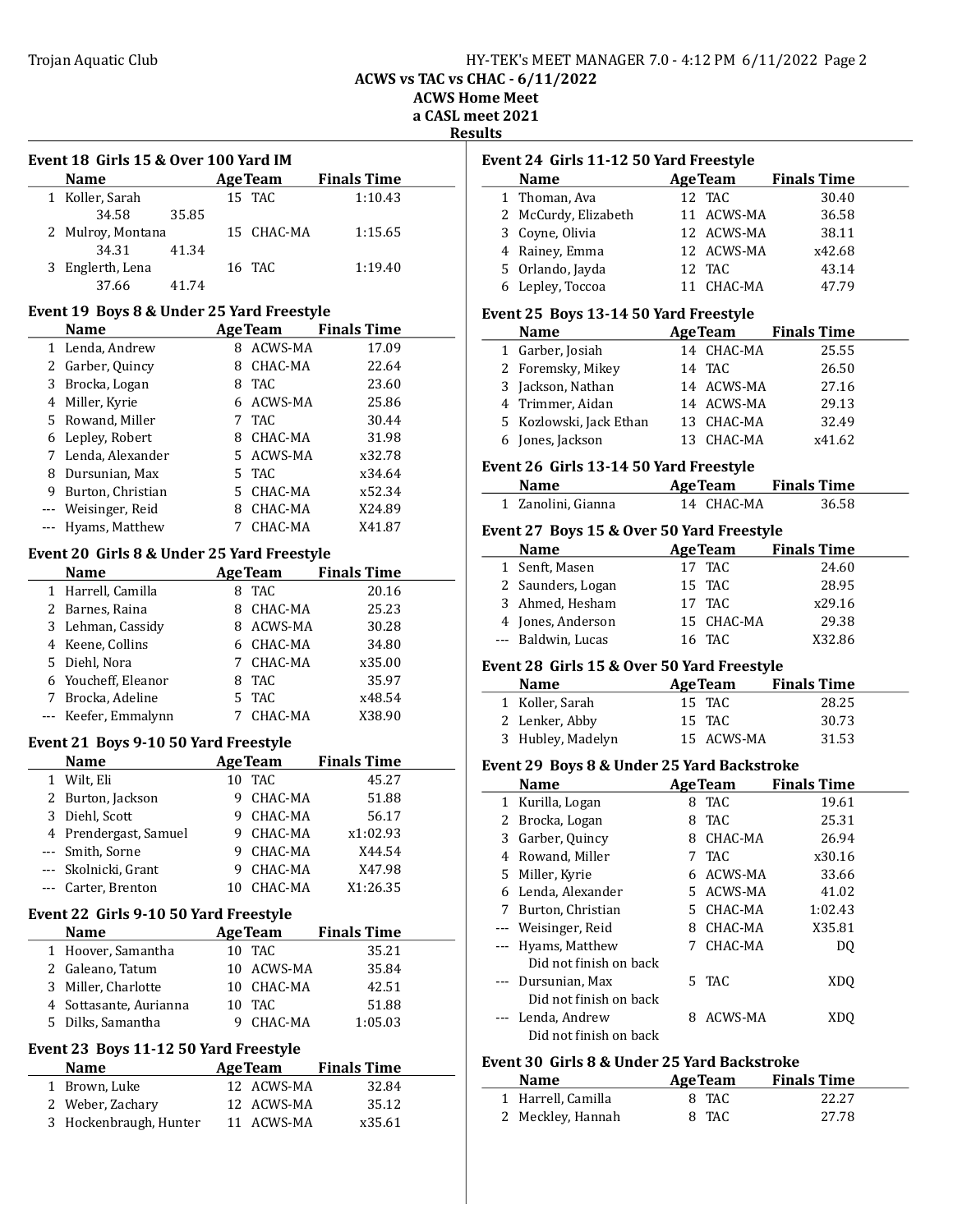ACWS vs TAC vs CHAC - 6/11/2022

ACWS Home Meet

a CASL meet 2021

| ı<br>н<br>۰. |
|--------------|
|              |

|     |                                                      |    |                |                            | ĸes |
|-----|------------------------------------------------------|----|----------------|----------------------------|-----|
|     | (Event 30 Girls 8 & Under 25 Yard Backstroke)        |    |                |                            |     |
|     | <b>Name</b>                                          |    | <b>AgeTeam</b> | <b>Finals Time</b>         |     |
|     | 3 Livelsberger, Ivy                                  |    | 8 CHAC-MA      | 29.80                      |     |
|     | 4 Youcheff, Eleanor                                  |    | 8 TAC          | x32.04                     |     |
|     | 5 Lehman, Cassidy                                    |    | 8 ACWS-MA      | 33.78                      |     |
|     | 6 Keefer, Emmalynn                                   |    | 7 CHAC-MA      | 34.13                      |     |
|     | --- Brocka, Adeline                                  |    | 5 TAC          | XDQ                        |     |
|     | Did not finish on back                               |    |                |                            |     |
|     | --- Diehl, Nora                                      |    | 7 CHAC-MA      | DQ                         |     |
|     | Did not finish on back                               |    |                |                            |     |
|     |                                                      |    |                |                            |     |
|     | Event 31 Boys 9-10 50 Yard Backstroke<br><b>Name</b> |    |                | <b>AgeTeam</b> Finals Time |     |
|     | 1 Thoman, Michael                                    |    | 10 TAC         | 53.84                      |     |
|     | 2 Keene, Breck                                       |    | 9 CHAC-MA      | 59.24                      |     |
|     | 3 Skolnicki, Grant                                   |    | 9 CHAC-MA      | 1:09.06                    |     |
|     | 4 Burton, Jackson                                    |    | 9 CHAC-MA      | x1:10.50                   |     |
|     | --- Diehl, Scott                                     |    | 9 CHAC-MA      | X1:01.18                   |     |
|     |                                                      |    |                |                            |     |
|     | Event 32 Girls 9-10 50 Yard Backstroke               |    |                |                            |     |
|     | <b>Name</b>                                          |    |                | AgeTeam Finals Time        |     |
|     | 1 Galeano, Tatum                                     |    | 10 ACWS-MA     | 44.68                      |     |
|     | 2 Rowand, Mallie                                     |    | 10 TAC         | 46.25                      |     |
|     | 3 Miller, Charlotte                                  |    | 10 CHAC-MA     | 49.71                      |     |
|     | 4 Sorkin, Briella                                    |    | 10 TAC         | 52.92                      |     |
|     | 5 Sottasante, Aurianna                               |    | 10 TAC         | x57.06                     |     |
|     | 6 Kern, Elise                                        |    | 10 CHAC-MA     | 1:03.29                    |     |
| 7   | Dilks, Samantha                                      |    | 9 CHAC-MA      | x1:26.48                   |     |
|     | Event 33 Boys 11-12 50 Yard Backstroke               |    |                |                            |     |
|     | <b>Name</b><br><b>Example 2</b> Age Team             |    |                | Finals Time                |     |
|     | 1 Alsted, Ethan                                      |    | 12 ACWS-MA     | 33.09                      |     |
|     | 2 Gilmartin, Ryott                                   |    | 12 ACWS-MA     | 43.75                      |     |
|     | 3 Hockenbraugh, Hunter 11 ACWS-MA                    |    |                | x46.82                     |     |
|     |                                                      |    |                |                            |     |
|     | Event 34 Girls 11-12 50 Yard Backstroke              |    |                |                            |     |
|     | <b>Name</b>                                          |    |                | <b>AgeTeam</b> Finals Time |     |
|     | 1 Scarpato, Elena                                    |    | 12 TAC         | 37.39                      |     |
|     | 2 Rosenberger, Lillian                               |    | 12 ACWS-MA     | 39.95                      |     |
|     | 3 Edwards, Gwyneth                                   |    | 12 ACWS-MA     | 40.34                      |     |
| 4   | Mummert, Maren                                       |    | 12 ACWS-MA     | x41.98                     |     |
| 5   | Coombs, Grace                                        | 12 | <b>TAC</b>     | 42.41                      |     |
| 6   | Lepley, Toccoa                                       | 11 | CHAC-MA        | 47.39                      |     |
|     | 7 Poster, Ana                                        | 11 | <b>TAC</b>     | x48.40                     |     |
| --- | Oyler, Violet                                        | 11 | ACWS-MA        | X50.10                     |     |
|     | Event 35 Boys 13-14 50 Yard Backstroke               |    |                |                            |     |
|     | <b>Name</b>                                          |    | <b>AgeTeam</b> | <b>Finals Time</b>         |     |
|     | 1 Foremsky, Mikey                                    |    | 14 TAC         | 32.48                      |     |
|     | 2 Gamber, Ian                                        | 14 | CHAC-MA        | 34.94                      |     |
| 3   | Jackson, Nathan                                      |    | 14 ACWS-MA     | 39.36                      |     |
|     | 4 Jones, Jackson                                     |    | 13 CHAC-MA     | 55.38                      |     |
|     |                                                      |    |                |                            |     |
|     | Event 36 Girls 13-14 50 Yard Backstroke              |    |                |                            |     |
|     | <b>Name</b>                                          |    | <b>AgeTeam</b> | <b>Finals Time</b>         |     |
|     | 1 Bates, Emma                                        |    | 14 TAC         | 34.83                      |     |
|     | 2 Dopkowski, Allie                                   | 14 | CHAC-MA        | 36.54                      |     |
|     |                                                      |    |                |                            |     |

| ults |                                             |       |    |            |                                       |
|------|---------------------------------------------|-------|----|------------|---------------------------------------|
|      | Event 37 Boys 15 & Over 50 Yard Backstroke  |       |    |            |                                       |
|      | Name AgeTeam Finals Time                    |       |    |            |                                       |
|      | 1 Senft, Masen                              |       |    | 17 TAC     | 30.99                                 |
|      | 2 Lulo Jr, Edward                           |       |    | 17 TAC     | 34.31                                 |
|      | 3 Saunders, Logan                           |       |    | 15 TAC     | x34.61                                |
|      | 4 Carter, Andrew 18 CHAC-MA                 |       |    |            | 34.72                                 |
|      | Event 38 Girls 15 & Over 50 Yard Backstroke |       |    |            |                                       |
|      | <b>Name</b>                                 |       |    |            | <b>Example 2 Age Team</b> Finals Time |
|      | 1 Hubley, Madelyn                           |       |    | 15 ACWS-MA | 37.46                                 |
|      | 2 Englerth, Lena                            |       |    | 16 TAC     | 38.58                                 |
|      | 3 Carter, Audrey                            |       |    | 15 CHAC-MA | 39.09                                 |
|      | Event 39 Boys 9-10 100 Yard Freestyle       |       |    |            |                                       |
|      | Name AgeTeam Finals Time                    |       |    |            |                                       |
|      | 1 Wilt, Eli                                 |       |    | 10 TAC     | 1:49.01                               |
|      | 50.31 58.70                                 |       |    |            |                                       |
|      | Event 40 Girls 9-10 100 Yard Freestyle      |       |    |            |                                       |
|      | Name AgeTeam Finals Time                    |       |    |            |                                       |
|      | 1 Scarpato, Tessa                           |       |    | 10 TAC     | 1:13.38                               |
|      | 33.83                                       | 39.55 |    |            |                                       |
|      | 2 Galeano, Tatum                            |       |    | 10 ACWS-MA | 1:27.30                               |
|      | 41.05 46.25                                 |       |    |            |                                       |
|      | 3 Rowand, Mallie                            |       |    | 10 TAC     | 1:30.25                               |
|      | 41.69 48.56                                 |       |    |            |                                       |
|      | Event 41 Boys 11-12 100 Yard Freestyle      |       |    |            |                                       |
|      | Name AgeTeam Finals Time                    |       |    |            |                                       |
|      | 1 Gaudion, Henry                            |       |    | 11 CHAC-MA | 1:14.65                               |
|      | 35.55 39.10                                 |       |    |            |                                       |
|      | 2 Weber, Zachary                            |       |    | 12 ACWS-MA | 1:23.51                               |
|      | 38.66                                       | 44.85 |    |            |                                       |
|      | 3 Hockenbraugh, Hunter 11 ACWS-MA           |       |    |            | 1:25.93                               |
|      | 39.16 46.77                                 |       |    |            |                                       |
|      | 4 Gilmartin, Ryott                          |       |    |            | 12 ACWS-MA x1:38.21                   |
|      | 43.97 54.24                                 |       |    |            |                                       |
|      | Event 42 Girls 11-12 100 Yard Freestyle     |       |    |            |                                       |
|      | Name                                        |       |    |            | AgeTeam Finals Time                   |
|      | 1 Thoman, Ava                               |       |    | 12 TAC     | 1:08.04                               |
|      | 32.50                                       | 35.54 |    |            |                                       |
|      | 2 Scarpato, Elena                           |       | 12 | <b>TAC</b> | 1:14.09                               |
|      | 34.53                                       | 39.56 |    |            |                                       |
|      | 3 Rosenberger, Lillian                      |       |    | 12 ACWS-MA | 1:15.08                               |
|      | 34.72                                       | 40.36 |    |            |                                       |
|      | 4 McCurdy, Elizabeth                        |       |    | 11 ACWS-MA | 1:20.61                               |
|      | 37.95                                       | 42.66 |    |            |                                       |
|      | 5 Mummert, Maren                            |       |    | 12 ACWS-MA | x1:23.93                              |

|   | <b>Name</b>          |       | <b>AgeTeam</b> | <b>Finals Time</b> |  |
|---|----------------------|-------|----------------|--------------------|--|
|   | 1 Thoman, Ava        |       | 12 TAC         | 1:08.04            |  |
|   | 32.50                | 35.54 |                |                    |  |
|   | 2 Scarpato, Elena    |       | 12 TAC         | 1:14.09            |  |
|   | 34.53                | 39.56 |                |                    |  |
| 3 | Rosenberger, Lillian |       | 12 ACWS-MA     | 1:15.08            |  |
|   | 34.72                | 40.36 |                |                    |  |
|   | 4 McCurdy, Elizabeth |       | 11 ACWS-MA     | 1:20.61            |  |
|   | 37.95                | 42.66 |                |                    |  |
|   | 5 Mummert, Maren     |       | 12 ACWS-MA     | x1:23.93           |  |
|   | 42.47                | 41.46 |                |                    |  |
| 6 | Poster, Ana          |       | 11 TAC         | x1:33.05           |  |
|   | 41.21                | 51.84 |                |                    |  |
|   | Oyler, Violet        |       | 11 ACWS-MA     | X1:38.55           |  |
|   | 46.96                | 51.59 |                |                    |  |
|   |                      |       |                |                    |  |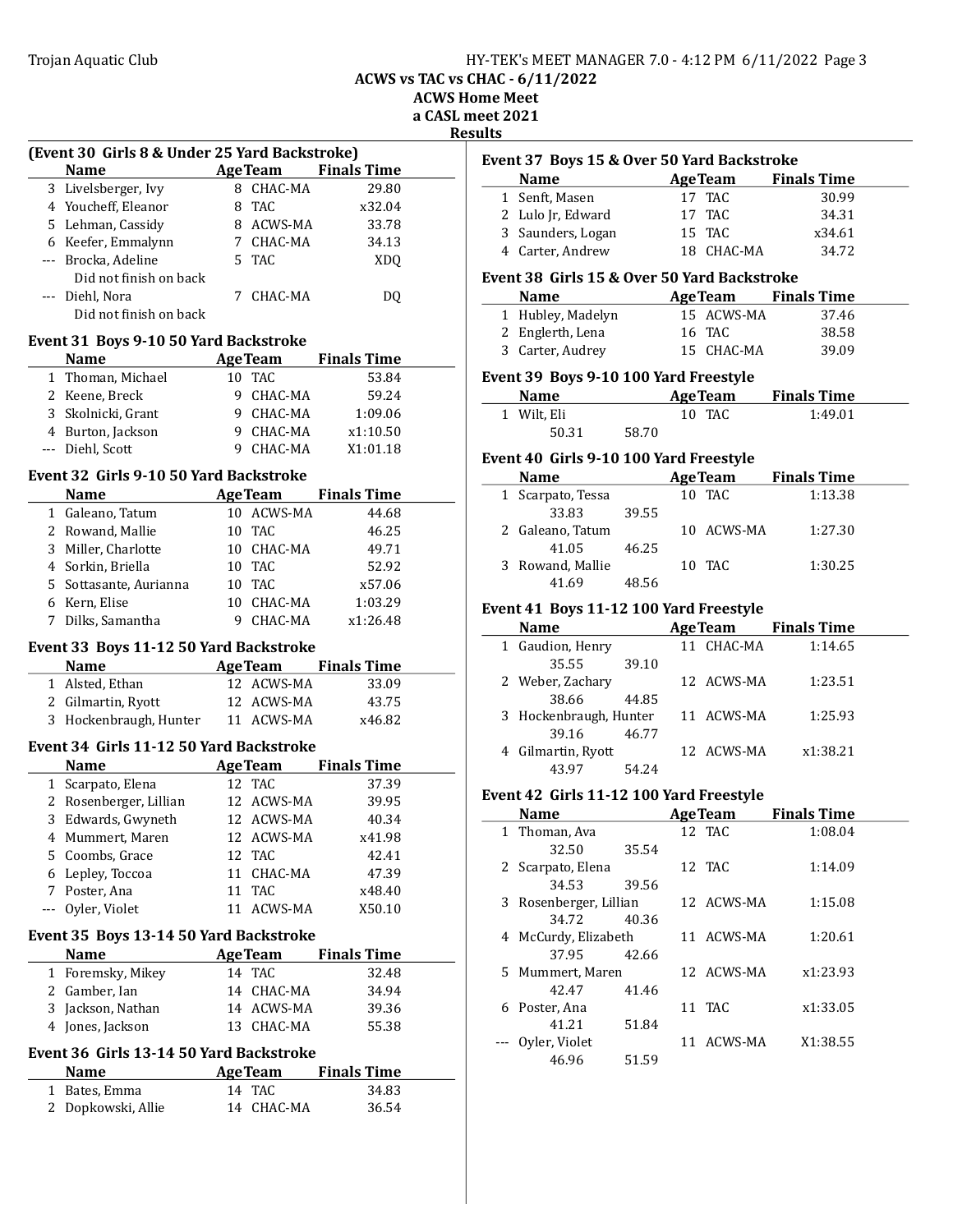ACWS vs TAC vs CHAC - 6/11/2022

ACWS Home Meet

a CASL mee

Results

|      | Event 43 Boys 13-14 100 Yard Freestyle                                |       |   |                       |                                        |  |
|------|-----------------------------------------------------------------------|-------|---|-----------------------|----------------------------------------|--|
|      | Name AgeTeam Finals Time                                              |       |   |                       |                                        |  |
|      | 1 Foremsky, Mikey<br>27.93                                            | 30.63 |   | 14 TAC                | 58.56                                  |  |
|      | 2 Jackson, Nathan<br>30.98                                            | 34.15 |   | 14 ACWS-MA            | 1:05.13                                |  |
|      | 3 Trimmer, Aidan                                                      |       |   | 14 ACWS-MA            | 1:06.61                                |  |
|      | 31.63 34.98<br>4 Spitzer, Barrett 14 CHAC-MA                          |       |   |                       | 1:10.98                                |  |
|      | 34.75                                                                 | 36.23 |   |                       |                                        |  |
|      | Event 44 Girls 13-14 100 Yard Freestyle                               |       |   |                       |                                        |  |
|      | Name                                                                  |       |   |                       | <b>Example 21 Age Team</b> Finals Time |  |
|      | 1 Dopkowski, Allie<br>34.87                                           |       |   | 14 CHAC-MA            | 1:14.32                                |  |
|      | --- Zanolini, Gianna                                                  |       |   | $39.45$<br>14 CHAC-MA | DQ                                     |  |
|      | No touch on turn                                                      |       |   |                       |                                        |  |
|      | 40.00 44.12                                                           |       |   |                       |                                        |  |
|      |                                                                       |       |   |                       |                                        |  |
|      | Event 45 Boys 15 & Over 100 Yard Freestyle                            |       |   |                       |                                        |  |
|      | Name AgeTeam Finals Time                                              |       |   |                       |                                        |  |
|      | 1 Jones, Maxwell<br>27.12                                             | 30.02 |   | 16 CHAC-MA            | 57.14                                  |  |
|      | 2 Gilbert, Maxwell<br>30.97                                           | 33.75 |   | 18 TAC                | 1:04.72                                |  |
|      | 3 Ahmed, Hesham                                                       |       |   | 17 TAC                | 1:09.38                                |  |
|      | 31.97 37.41                                                           |       |   |                       |                                        |  |
|      | 4 Jones, Anderson                                                     |       |   | 15 CHAC-MA            | 1:14.32                                |  |
|      | 32.32                                                                 | 42.00 |   |                       |                                        |  |
|      | 5 Baldwin, Lucas                                                      |       |   | 16 TAC                | x1:17.15                               |  |
|      | 36.47                                                                 | 40.68 |   |                       |                                        |  |
|      | Event 46 Girls 15 & Over 100 Yard Freestyle                           |       |   |                       |                                        |  |
|      | Name AgeTeam Finals Time                                              |       |   |                       |                                        |  |
|      | 1 Englerth, Lena                                                      |       |   | 16 TAC                | 1:09.46                                |  |
|      |                                                                       | 36.44 |   |                       |                                        |  |
|      |                                                                       |       |   |                       |                                        |  |
|      | 33.02                                                                 |       |   |                       |                                        |  |
|      | 2 Edwards, Kelsie A 18 ACWS-MA 1:10.78<br>33.22                       |       |   |                       |                                        |  |
|      |                                                                       | 37.56 |   |                       |                                        |  |
|      | Event 47 Boys 8 & Under 25 Yard Breaststroke                          |       |   |                       |                                        |  |
|      | <b>Name</b>                                                           |       |   | <b>AgeTeam</b>        | <b>Finals Time</b>                     |  |
|      | 1 Kurilla, Logan                                                      |       |   | 8 TAC                 | 22.74                                  |  |
|      | 2 Lenda, Andrew                                                       |       | 8 | ACWS-MA               | 23.29                                  |  |
|      | --- Rowand, Miller                                                    |       | 7 | <b>TAC</b>            | DQ                                     |  |
|      | Non-simultaneous arms                                                 |       |   |                       |                                        |  |
| ---  | Lenda, Alexander                                                      |       |   | 5 ACWS-MA             | DQ                                     |  |
|      | <b>Alternating Kick</b>                                               |       |   |                       |                                        |  |
|      | Event 48 Girls 8 & Under 25 Yard Breaststroke                         |       |   |                       |                                        |  |
|      | <b>Name</b>                                                           |       |   | <b>AgeTeam</b>        | <b>Finals Time</b>                     |  |
|      | 1 Meckley, Hannah                                                     |       | 8 | <b>TAC</b>            | 35.57                                  |  |
|      | --- Barnes, Raina                                                     |       | 8 | CHAC-MA               | DQ                                     |  |
|      | Hands brought beyond the hipline during stroke                        |       |   |                       |                                        |  |
| $--$ | Livelsberger, Ivy                                                     |       |   | 8 CHAC-MA             | DQ                                     |  |
|      |                                                                       |       |   |                       |                                        |  |
|      | Hands brought beyond the hipline during stroke<br>--- Lehman, Cassidy |       |   | 8 ACWS-MA             | DQ                                     |  |

| ılts        | et 2021                                         |    |                 |                             |  |
|-------------|-------------------------------------------------|----|-----------------|-----------------------------|--|
|             | --- Youcheff, Eleanor                           |    | 8 TAC           | DQ                          |  |
|             | Non-simultaneous arms                           |    |                 |                             |  |
|             |                                                 |    |                 |                             |  |
|             | Event 49 Boys 9-10 50 Yard Breaststroke         |    |                 |                             |  |
|             | <b>Name</b>                                     |    | <b>AgeTeam</b>  | <b>Finals Time</b>          |  |
|             | 1 Thoman, Michael                               |    | 10 TAC          | 1:01.35                     |  |
|             | 2 Wheeler, Brady                                |    | 10 CHAC-MA      | 1:02.48                     |  |
|             | 3 Keene, Breck                                  |    | 9 CHAC-MA       | 1:13.17                     |  |
|             | --- Carter, Brenton                             |    | 10 CHAC-MA      | DQ                          |  |
|             | Hands brought beyond the hipline during stroke  |    |                 |                             |  |
|             | Event 50 Girls 9-10 50 Yard Breaststroke        |    |                 |                             |  |
|             | <b>Name</b>                                     |    | <b>AgeTeam</b>  | <b>Finals Time</b>          |  |
|             | 1 Meckley, Whitney                              |    | 10 TAC          | 46.79                       |  |
|             | 2 Sorkin, Briella                               |    | 10 TAC          | 1:00.81                     |  |
|             | --- Dilks, Samantha                             |    | 9 CHAC-MA       | DQ                          |  |
|             | Hands brought beyond the hipline during stroke  |    |                 |                             |  |
| ---         | Miller, Charlotte                               |    | 10 CHAC-MA      | DQ                          |  |
|             | Hands brought beyond the hipline during stroke  |    |                 |                             |  |
|             | --- Peters, Adriana                             |    | 10 ACWS-MA      | DQ                          |  |
|             | Scissors kick                                   |    |                 |                             |  |
|             | Event 51 Boys 11-12 50 Yard Breaststroke        |    |                 |                             |  |
|             | <b>Name</b>                                     |    | <b>Age Team</b> |                             |  |
|             |                                                 |    | 12 ACWS-MA      | <b>Finals Time</b><br>39.28 |  |
|             | 1 Alsted, Ethan<br>2 Gaudion, Henry             |    | 11 CHAC-MA      | 40.49                       |  |
|             | 3 Weber, Zachary                                |    | 12 ACWS-MA      | 48.67                       |  |
|             | 4 Carter, Landon                                |    | 12 CHAC-MA      | 1:01.32                     |  |
|             |                                                 |    |                 |                             |  |
|             | Event 52 Girls 11-12 50 Yard Breaststroke       |    |                 |                             |  |
|             | <b>Name</b>                                     |    | <b>AgeTeam</b>  | <b>Finals Time</b>          |  |
|             | 1 Poster, Ana                                   |    | 11 TAC          | 47.93                       |  |
|             | 2 Rainey, Emma                                  |    | 12 ACWS-MA      | 53.22                       |  |
|             | 3 Coyne, Olivia                                 |    | 12 ACWS-MA      | 1:00.04                     |  |
|             | --- Oyler, Violet                               |    | 11 ACWS-MA      | X1:06.64                    |  |
|             | --- Edwards, Gwyneth                            |    | 12 ACWS-MA      | DQ                          |  |
|             | Downward butterfly kick                         |    |                 |                             |  |
|             |                                                 |    |                 |                             |  |
|             |                                                 |    |                 |                             |  |
|             | <b>Event 53 Boys 13-14 50 Yard Breaststroke</b> |    |                 |                             |  |
|             | <b>Name</b>                                     |    | <u>Age Team</u> | <b>Finals Time</b>          |  |
| 1           | Gamber, Ian                                     |    | 14 CHAC-MA      | 37.34                       |  |
| 2           | Woulfe, Noah                                    |    | 13 ACWS-MA      | 38.24                       |  |
| 3<br>4      | Spitzer, Barrett                                |    | 14 CHAC-MA      | 43.61                       |  |
|             | Jones, Jackson                                  |    | 13 CHAC-MA      | x59.87                      |  |
|             | Event 55 Boys 15 & Over 50 Yard Breaststroke    |    |                 |                             |  |
|             | <b>Name</b>                                     |    | <b>AgeTeam</b>  | <b>Finals Time</b>          |  |
| $\mathbf 1$ | Jones, Maxwell                                  |    | 16 CHAC-MA      | 35.55                       |  |
|             | 2 Gilbert, Maxwell                              | 18 | TAC             | 40.86                       |  |
| 3           | Jones, Anderson                                 |    | 15 CHAC-MA      | 42.18                       |  |
|             | 4 Ahmed, Hesham                                 |    | 17 TAC          | 43.75                       |  |
|             | Event 56 Girls 15 & Over 50 Yard Breaststroke   |    |                 |                             |  |
|             | Name                                            |    | <b>AgeTeam</b>  | <b>Finals Time</b>          |  |
| 1           | Koller, Sarah                                   |    | 15 TAC          | 36.03                       |  |
| 2           | Lenker, Abby<br>Carter, Audrey                  | 15 | TAC             | 39.12                       |  |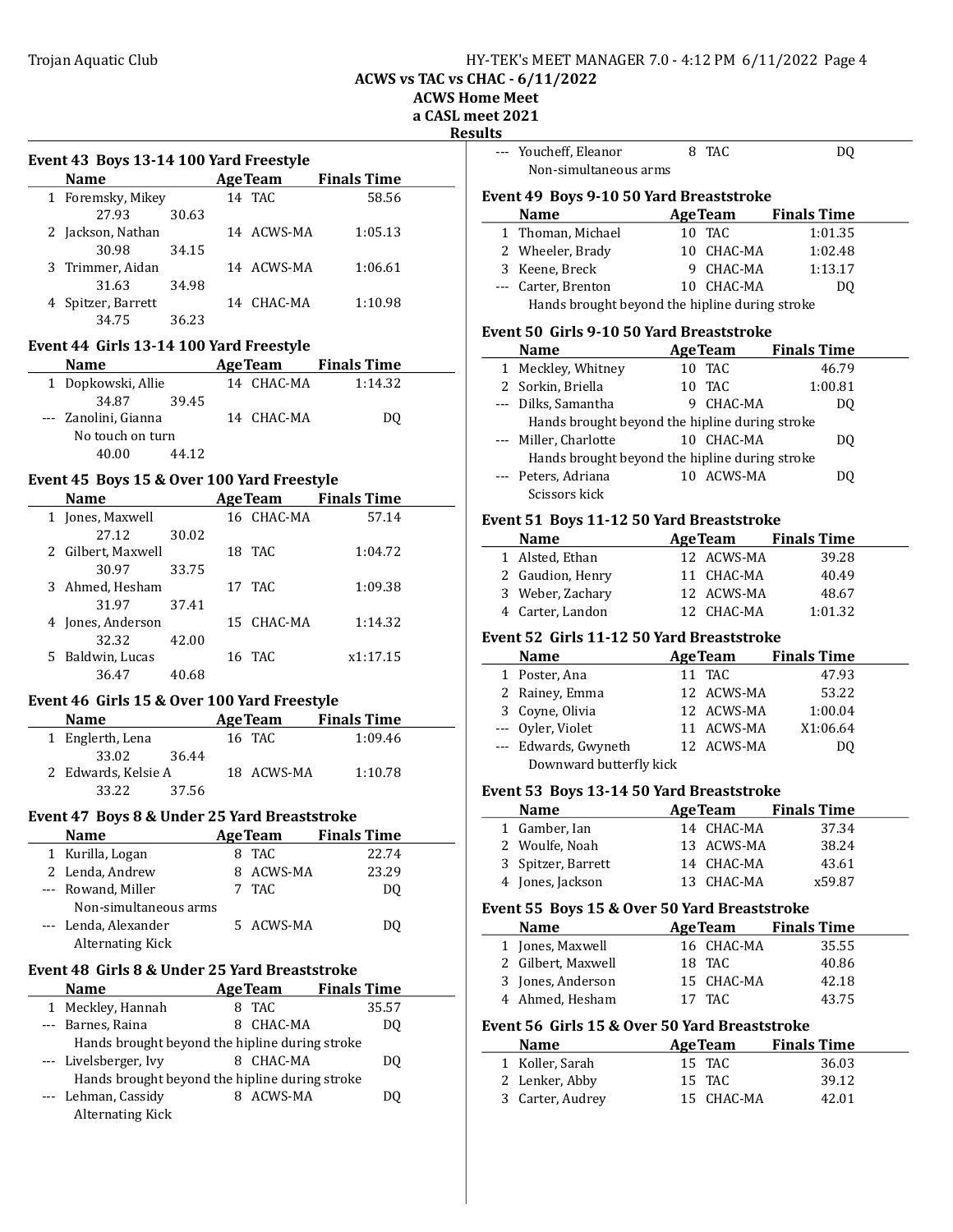ACWS vs TAC vs CHAC - 6/11/2022

ACWS Home Meet

a CASL meet 2021

**Results** 

÷

| Event 57 Boys 8 & Under 25 Yard Butterfly                                                                                                                                                                                     |        |                |                            |
|-------------------------------------------------------------------------------------------------------------------------------------------------------------------------------------------------------------------------------|--------|----------------|----------------------------|
| Name AgeTeam Finals Time                                                                                                                                                                                                      |        |                |                            |
| 1 Lenda, Andrew                                                                                                                                                                                                               |        | 8 ACWS-MA      | 20.72                      |
| 2 Kurilla, Logan                                                                                                                                                                                                              |        | 8 TAC          | 20.92                      |
| --- Brocka, Logan                                                                                                                                                                                                             |        | 8 TAC          | DQ                         |
| Non-simultaneous arms                                                                                                                                                                                                         |        |                |                            |
| Event 58 Girls 8 & Under 25 Yard Butterfly                                                                                                                                                                                    |        |                |                            |
| <b>Example 2 Age Team</b> Finals Time<br>Name                                                                                                                                                                                 |        |                |                            |
| 1 Meckley, Hannah                                                                                                                                                                                                             |        | 8 TAC          | 28.58                      |
| --- Harrell, Camilla                                                                                                                                                                                                          |        | 8 TAC          | DQ                         |
| <b>Alternating Kick</b>                                                                                                                                                                                                       |        |                |                            |
|                                                                                                                                                                                                                               |        |                |                            |
| Event 59 Boys 9-10 50 Yard Butterfly<br>Name AgeTeam Finals Time                                                                                                                                                              |        |                |                            |
| 1 Wilt, Eli                                                                                                                                                                                                                   |        | 10 TAC         | 51.32                      |
| 2 Wheeler, Brady                                                                                                                                                                                                              |        | 10 CHAC-MA     | 56.48                      |
|                                                                                                                                                                                                                               |        |                |                            |
| Event 60 Girls 9-10 50 Yard Butterfly                                                                                                                                                                                         |        |                |                            |
| <b>Example 2 Age Team</b> Finals Time<br><b>Name</b>                                                                                                                                                                          |        |                |                            |
| 1 Hoover, Samantha                                                                                                                                                                                                            |        | 10 TAC         | 40.63                      |
| 2 Kern, Elise                                                                                                                                                                                                                 |        | 10 CHAC-MA     | 52.04                      |
| 3 Peters, Adriana                                                                                                                                                                                                             |        | 10 ACWS-MA     | 56.16                      |
| --- Scarpato, Tessa<br>Non-simultaneous arms                                                                                                                                                                                  | 10 TAC |                | DQ                         |
|                                                                                                                                                                                                                               |        |                |                            |
| Event 61 Boys 11-12 50 Yard Butterfly                                                                                                                                                                                         |        |                |                            |
| Name AgeTeam Finals Time                                                                                                                                                                                                      |        |                |                            |
| 1 Brown, Luke 12 ACWS-MA<br>--- Carter, Landon 12 CHAC-MA                                                                                                                                                                     |        |                | 38.79                      |
|                                                                                                                                                                                                                               |        |                | DQ                         |
| Non-simultaneous arms                                                                                                                                                                                                         |        |                |                            |
| Event 62 Girls 11-12 50 Yard Butterfly                                                                                                                                                                                        |        |                |                            |
| Name and the same state of the state of the state of the state of the state of the state of the state of the state of the state of the state of the state of the state of the state of the state of the state of the state of |        |                | <b>AgeTeam</b> Finals Time |
| 1 Thoman, Ava                                                                                                                                                                                                                 |        | 12 TAC         | 35.44                      |
| 2 Rosenberger, Lillian 12 ACWS-MA                                                                                                                                                                                             |        |                | 42.05                      |
| 3 Edwards, Gwyneth 12 ACWS-MA                                                                                                                                                                                                 |        |                | 43.85                      |
| 4 Mummert, Maren 12 ACWS-MA x46.83                                                                                                                                                                                            |        |                |                            |
| 5 Orlando, Jayda                                                                                                                                                                                                              |        | 12 TAC         | 52.43                      |
| Event 63 Boys 13-14 50 Yard Butterfly                                                                                                                                                                                         |        |                |                            |
| Name                                                                                                                                                                                                                          |        |                | <b>AgeTeam</b> Finals Time |
| 1 Woulfe, Noah                                                                                                                                                                                                                |        | 13 ACWS-MA     | 33.07                      |
| --- Kozlowski, Jack Ethan                                                                                                                                                                                                     |        | 13 CHAC-MA     | DQ                         |
| Arms underwater recovery                                                                                                                                                                                                      |        |                |                            |
| Event 64 Girls 13-14 50 Yard Butterfly                                                                                                                                                                                        |        |                |                            |
| Name AgeTeam                                                                                                                                                                                                                  |        |                | <b>Finals Time</b>         |
| 1 Bates, Emma                                                                                                                                                                                                                 |        | 14 TAC         | 32.96                      |
|                                                                                                                                                                                                                               |        |                |                            |
| Event 65 Boys 15 & Over 50 Yard Butterfly                                                                                                                                                                                     |        |                |                            |
| <b>Name</b>                                                                                                                                                                                                                   |        |                | <b>AgeTeam</b> Finals Time |
| 1 Carter, Andrew                                                                                                                                                                                                              |        | 18 CHAC-MA     | 33.76                      |
| 2 Baldwin, Lucas                                                                                                                                                                                                              |        | 16 TAC         | 51.84                      |
| Event 66 Girls 15 & Over 50 Yard Butterfly                                                                                                                                                                                    |        |                |                            |
| <b>Name</b>                                                                                                                                                                                                                   |        | <b>AgeTeam</b> | <b>Finals Time</b>         |
| 1 Mulroy, Montana                                                                                                                                                                                                             |        | 15 CHAC-MA     | 32.96                      |
| 2 Lenker, Abby                                                                                                                                                                                                                | 15     | <b>TAC</b>     | 34.23                      |
|                                                                                                                                                                                                                               |        |                |                            |

| uts<br>3     |                                                    |                     |                            |
|--------------|----------------------------------------------------|---------------------|----------------------------|
|              | Edwards, Kelsie A                                  | 18 ACWS-MA          | 36.93                      |
|              | Event 68  Girls 8 & Under 100 Yard Freestyle Relay |                     |                            |
|              |                                                    |                     | Relay Finals Time          |
|              | Team                                               |                     |                            |
| 1            | TAC                                                | A                   | 2:09.19                    |
|              | 1) Youcheff, Eleanor 8                             |                     | 2) Brocka, Adeline 5       |
|              | 3) Meckley, Hannah 8                               |                     | 4) Harrell, Camilla 8      |
|              |                                                    |                     |                            |
|              | 1:33.19<br>36.00                                   |                     |                            |
| 2            | CHAC-MA                                            | A                   | 2:16.84                    |
|              | 1) Diehl, Nora 7                                   | 2) Keene, Collins 6 |                            |
|              |                                                    |                     |                            |
|              | 3) Keefer, Emmalynn 7                              |                     | 4) Livelsberger, Ivy 8     |
|              | 1:18.00<br>58.84                                   |                     |                            |
|              |                                                    |                     |                            |
|              | <b>Event 69 Boys 9-10 200 Yard Freestyle Relay</b> |                     |                            |
|              | <b>Team</b>                                        | Relay               | <b>Finals Time</b>         |
|              |                                                    |                     | 3:15.45                    |
| $\mathbf{1}$ | <b>TAC</b>                                         | A                   |                            |
|              | 1) Brocka, Logan 8                                 | 2) Kurilla, Logan 8 |                            |
|              | 3) Thoman, Michael 10                              | 4) Wilt, Eli 10     |                            |
|              | 1:03.23<br>33.39                                   | 48.64               | 50.19                      |
|              |                                                    |                     |                            |
| 2            | CHAC-MA                                            | A                   | 3:19.24                    |
|              | 1) Burton, Jackson 9                               | 2) Diehl, Scott 9   |                            |
|              | 3) Keene, Breck 9                                  |                     | 4) Wheeler, Brady 10       |
|              | 1:03.16<br>16.05                                   | 32.69               | 1:27.34                    |
|              |                                                    |                     |                            |
|              | Event 70  Girls 9-10 200 Yard Freestyle Relay      |                     |                            |
|              |                                                    |                     |                            |
|              | Team                                               |                     | Relay Finals Time          |
| $\mathbf{1}$ | TAC                                                | A                   | 2:43.83                    |
|              | 1) Rowand, Mallie 10                               |                     | 2) Sorkin, Briella 10      |
|              | 3) Meckley, Whitney 10                             |                     | 4) Hoover, Samantha 10     |
|              |                                                    |                     |                            |
|              | 41.05<br>50.57                                     | 33.01               | 39.20                      |
|              | Event 71 Boys 11-12 200 Yard Freestyle Relay       |                     |                            |
|              | <b>Team</b>                                        | Relay               | <b>Finals Time</b>         |
|              |                                                    |                     |                            |
| 1            | ACWS-MA                                            | A                   | 2:25.98                    |
|              |                                                    |                     |                            |
|              | 1) Gilmartin, Ryott 12                             |                     |                            |
|              |                                                    |                     | 2) Hockenbraugh, Hunter 11 |
|              | 3) Weber, Zachary 12                               | 4) Brown, Luke 12   |                            |
|              | 40.70<br>37.00                                     | 36.27               | 32.01                      |
| 2            | CHAC-MA                                            | A                   | 4:34.26                    |
|              |                                                    |                     |                            |
|              | 1) Carter, Landon 12                               |                     | 2) Skolnicki, Grant 9      |
|              | 3) Prendergast, Samuel 9                           |                     | 4) Carter, Brenton 10      |
|              | 55.17<br>48.02                                     | 16.44               | 2:34.63                    |
|              |                                                    |                     |                            |
|              | Event 72  Girls 11-12 200 Yard Freestyle Relay     |                     |                            |
|              | <b>Team</b>                                        | <b>Relay</b>        | <b>Finals Time</b>         |
| 1            | <b>TAC</b>                                         | A                   | 2:22.72                    |
|              |                                                    |                     |                            |
|              | 1) Orlando, Jayda 12                               |                     | 2) Coombs, Grace 12        |
|              | 3) Scarpato, Elena 12                              |                     | 4) Thoman, Ava 12          |
|              | 51.78<br>25.89                                     | 38.16               | 26.89                      |
| 2            | ACWS-MA                                            | A                   | 2:38.57                    |
|              |                                                    |                     |                            |
|              | 1) Galeano, Tatum 10                               | 2) Oyler, Violet 11 |                            |
|              | 3) Rainey, Emma 12                                 |                     | 4) Rosenberger, Lillian 12 |
|              | 36.63<br>50.58                                     | 38.61               | 32.75                      |
|              |                                                    |                     |                            |
|              | Event 75 Boys 15 & Over 200 Yard Freestyle Relay   |                     |                            |
|              | <b>Team</b>                                        | Relay               | <b>Finals Time</b>         |
| 1            | CHAC-MA                                            | A                   | 1:57.50                    |
|              |                                                    |                     |                            |
|              | 1) Carter, Andrew 18                               |                     | 2) Jones, Anderson 15      |
|              | 3) Kozlowski, Jack Ethan 13                        |                     | 4) Jones, Maxwell 16       |
|              | 28.71<br>30.95                                     | 33.16               | 24.68                      |